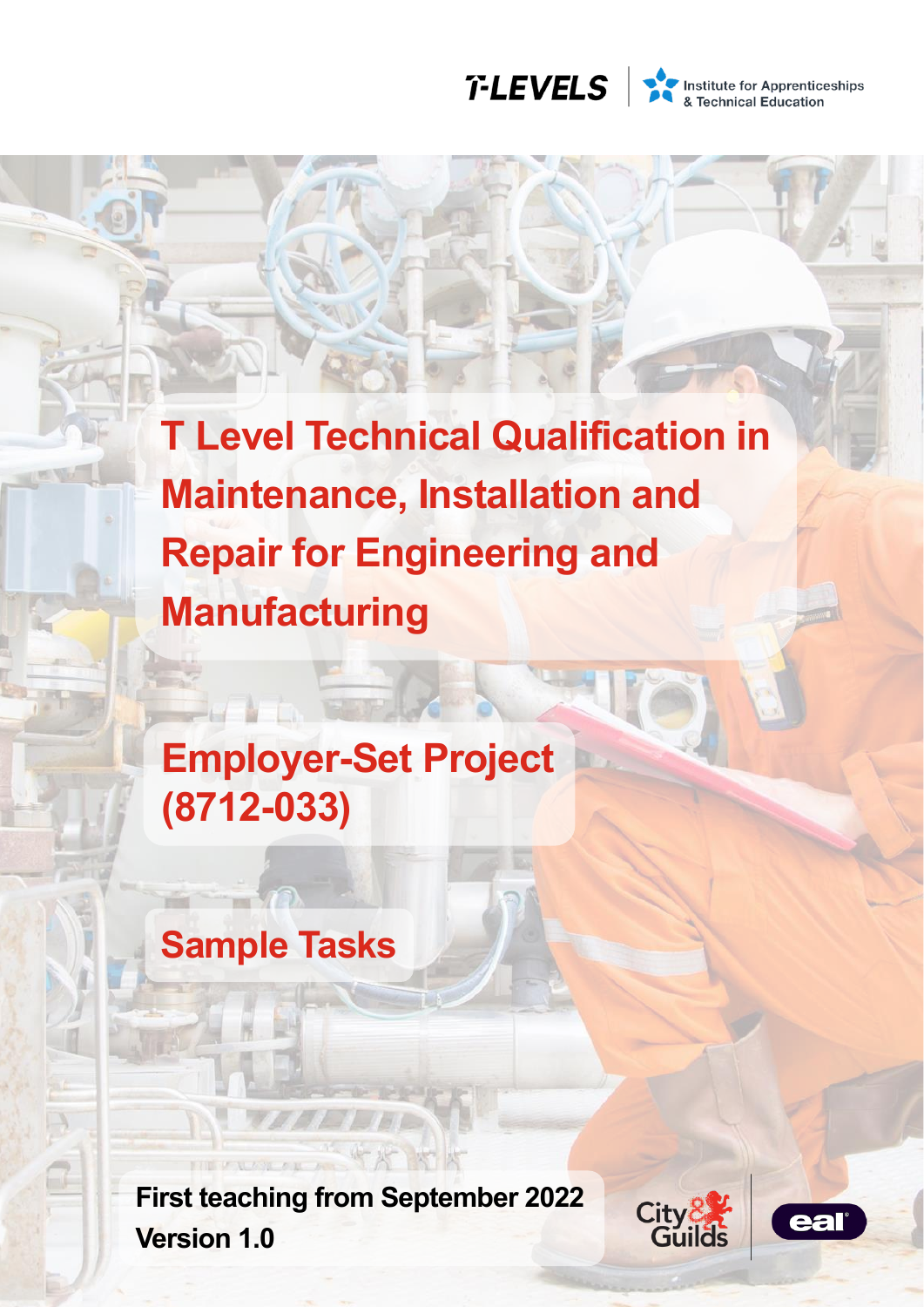## **Contents**

| Task 1 - Research | 3 |
|-------------------|---|
| Task 2 – Report   | 5 |
| Task $3 -$ Plan   |   |
| Task 4 - Present  | 9 |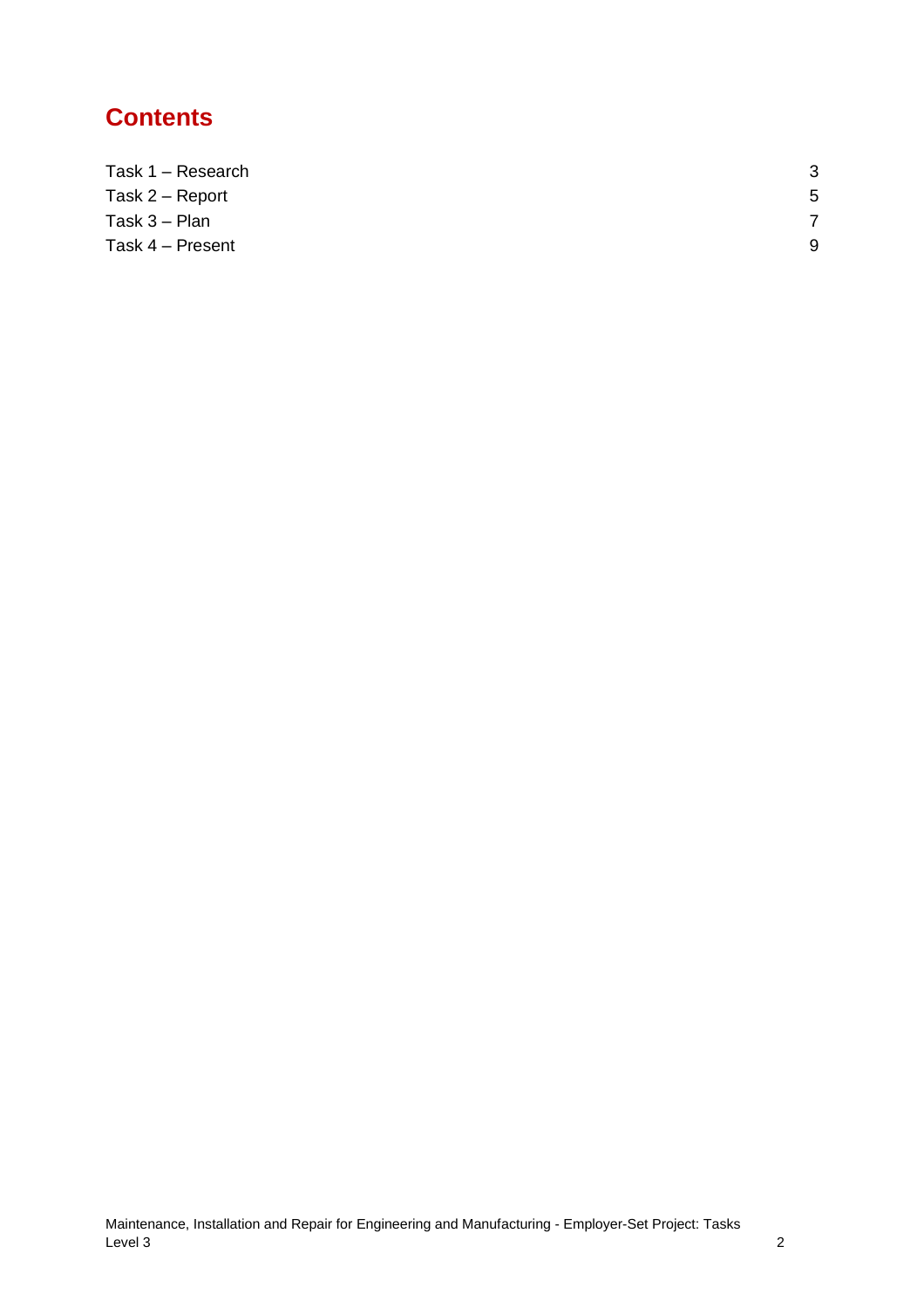### <span id="page-2-0"></span>**Task 1 – Research**

You have been asked to help respond to the project that the NHS Trust has allocated. You need to research different types of DRUPS manufacturers in line with the specifications provided by the client.

With reference to the project brief, you are to conduct research into **two** different types of DRUPS to determine:

- estimated cost of installations
- estimated cost of DRUPS systems
- laws and regulations that apply to the installation and maintenance of DRUPS on site
- tolerances, set points, operating parameters and calibration requirements once installation has been completed
- risk assessments to be adhered to whilst installing equipment.

When conducting your research consider:

- client requirements relating to the DRUPS being used as a backup power system with regards to content
- environmental and noise factors when considering the installation and ongoing use of the equipment
- health and safety regulations that impact on the system design, installation and testing
- risk assessments.

You must collate the findings from your research of the two different types of DRUPS with the client's design specification into a technical brief capturing all requirements for a DRUPS.

The technical brief will typically be 1500 words (not including references). The document can include sourced pictures, engineering drawings, schematics, images, specifications, and CAD diagrams and sketches.

You must also provide any notes and calculations made as part of your research, including details of your research approach and how you planned your research.

### **Timing of assessment**

• You will have **three hours** to carry out the research and complete the technical brief.

### **Conditions of assessment**

- Your technical brief should be completed working alone under supervised conditions.
- You must not share or discuss your work with other candidates.
- You will have access to the Internet to conduct your research.
- Assessment evidence must be handed in at the end of each session for secure storage which cannot be accessed.

### **What you must submit on completion of this task**

- Technical brief (typically 1500 words) hard copy or file saved securely (e.g. in a secure online location or on memory stick to be handed in).
- Research notes.
- List of references/sources.

### **Additional evidence of your performance that will be captured for marking**

• N/A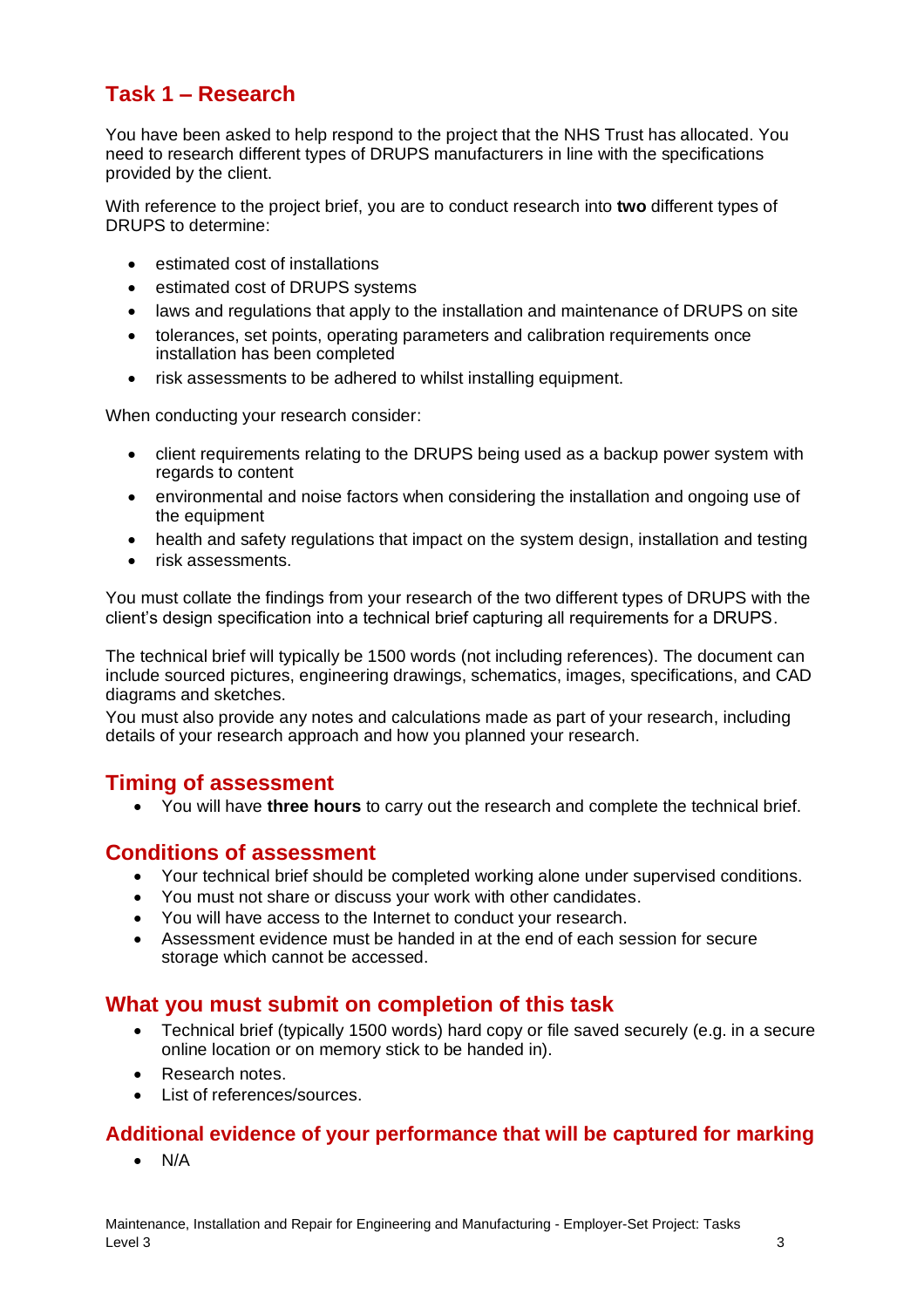• 15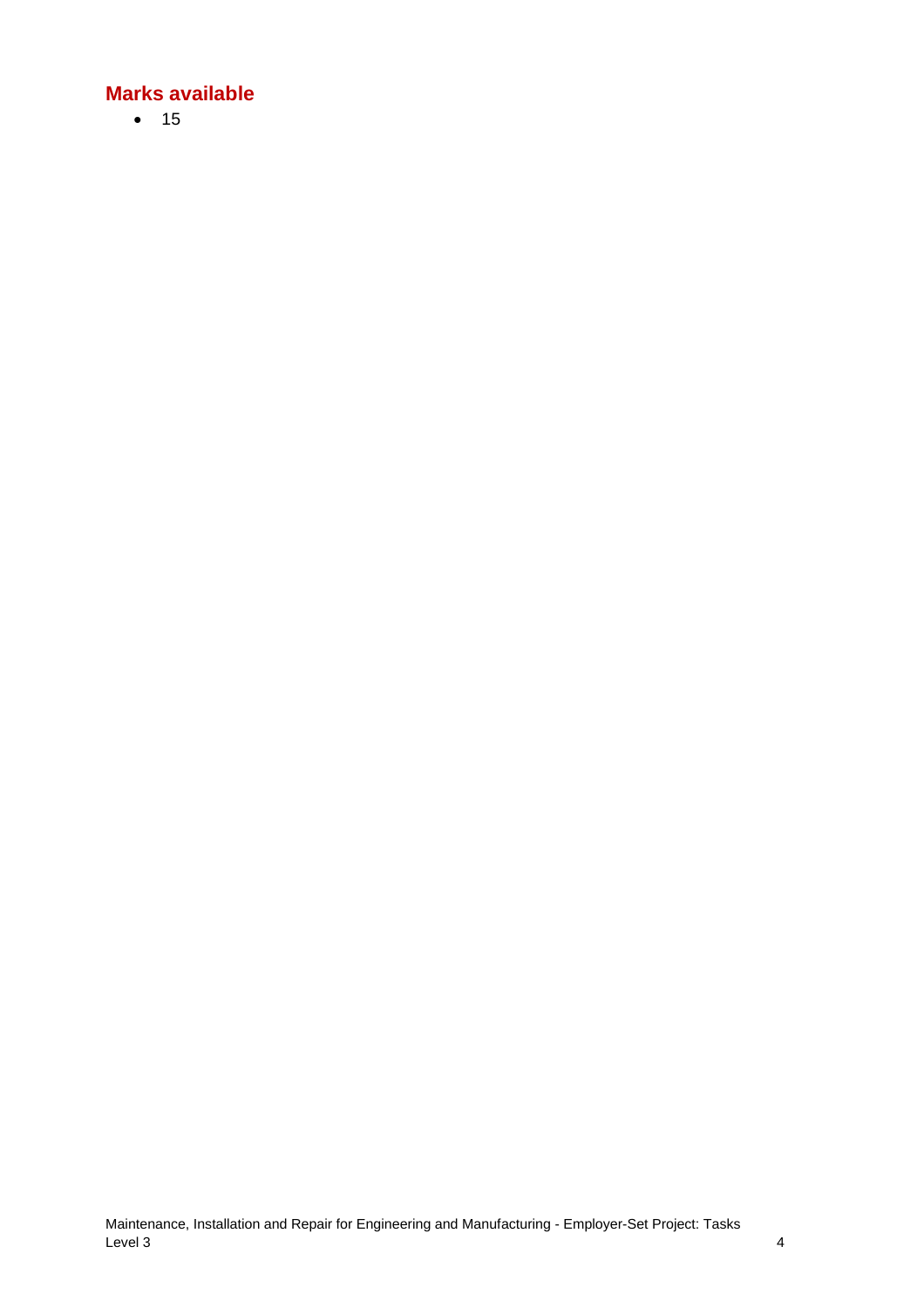### <span id="page-4-0"></span>**Task 2 – Report**

Following the completion of the investigation into different DRUPS and requirements, the NHS Trust has reviewed the suggestions made. To progress with the response to the tender you now need to help identify the equipment and technology to be used within your preferred DRUPS installation (i.e. **one** of the two you have previously researched).

You have been asked to draft a report, detailing appropriate components to be selected and used, along with installation drawings of your preferred DRUPS on site.

The report should clearly cover the following points:

- installation requirements including the access to site and installing the system safely without inconvenience to the hospital including risk assessments
- advantages and limitations of system selected
- technical and commercial justification for selected equipment
- health and safety regulations
- how your preferred DRUPS meets the brief requirements
- how your preferred DRUPS enables preventative maintenance systems and routine maintenance programmes.

Along with the written report your annotated drawings must detail:

- location of parts
- electrical and mechanical connections of components and equipment
- system layout.

The written report will typically be 2000 words. The drawings will typically be **one** side of A3.

### **Timing of assessment**

• You will have **four hours** to complete your report and installation drawings.

#### **Conditions of assessment**

- Your report and drawings should be completed working alone under supervised conditions.
- You must not share or discuss your work with other candidates.
- You will have access to a copy of your response to the previous task (for review purposes only).
- You will **not** have access to the Internet for the completion of this task.
- Your drawings must be completed manually (not using CAD software).
- Assessment evidence must be handed in at the end of each session for secure storage which cannot be accessed.

### **What you must submit on completion of this task**

- Written report (typically 2000 words) hard copy or file saved securely (e.g. in a secure online location or on memory stick to be handed in).
- Drawings (typically one side of A3).

### **Additional evidence of your performance that will be captured for marking**

• N/A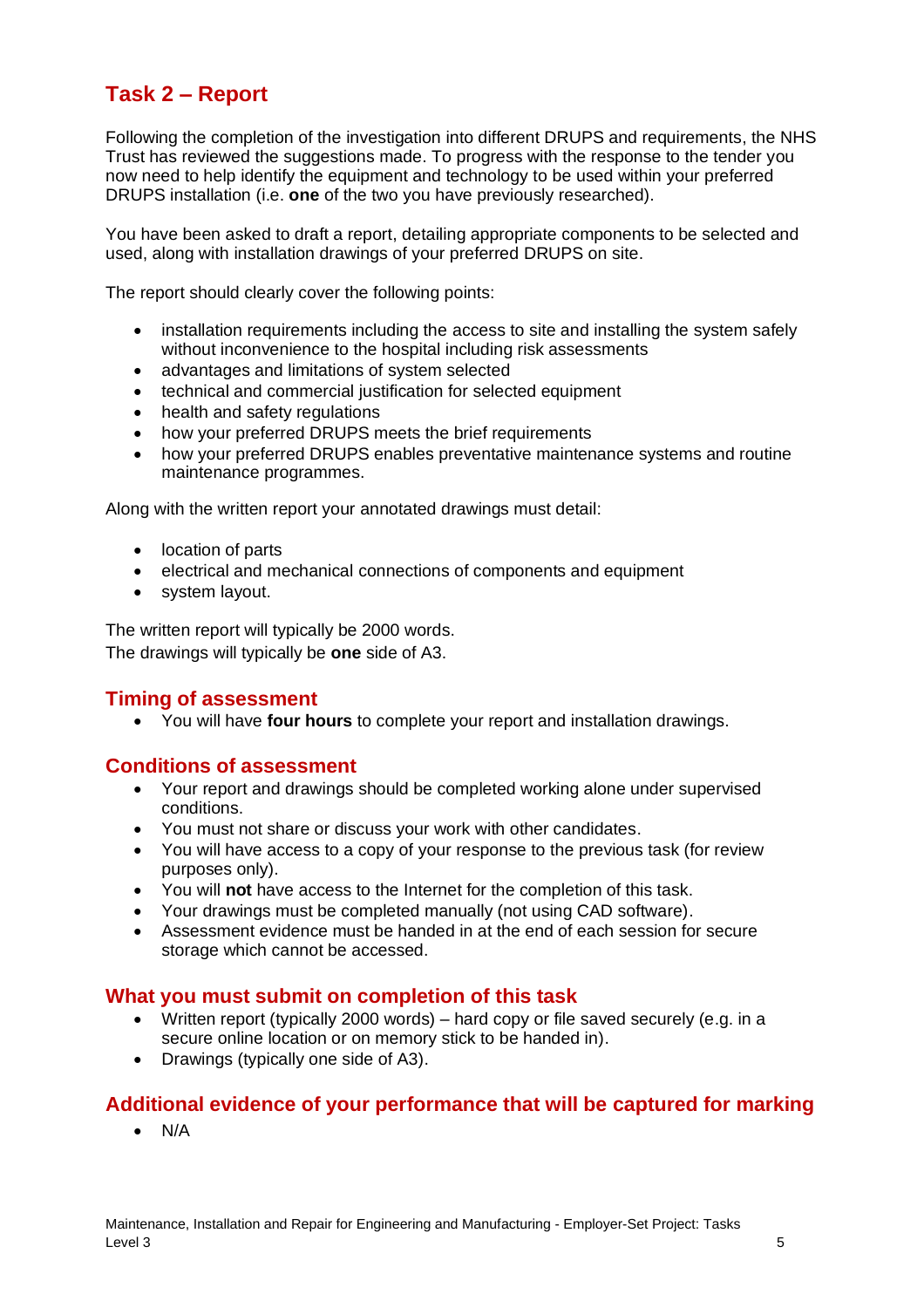• 24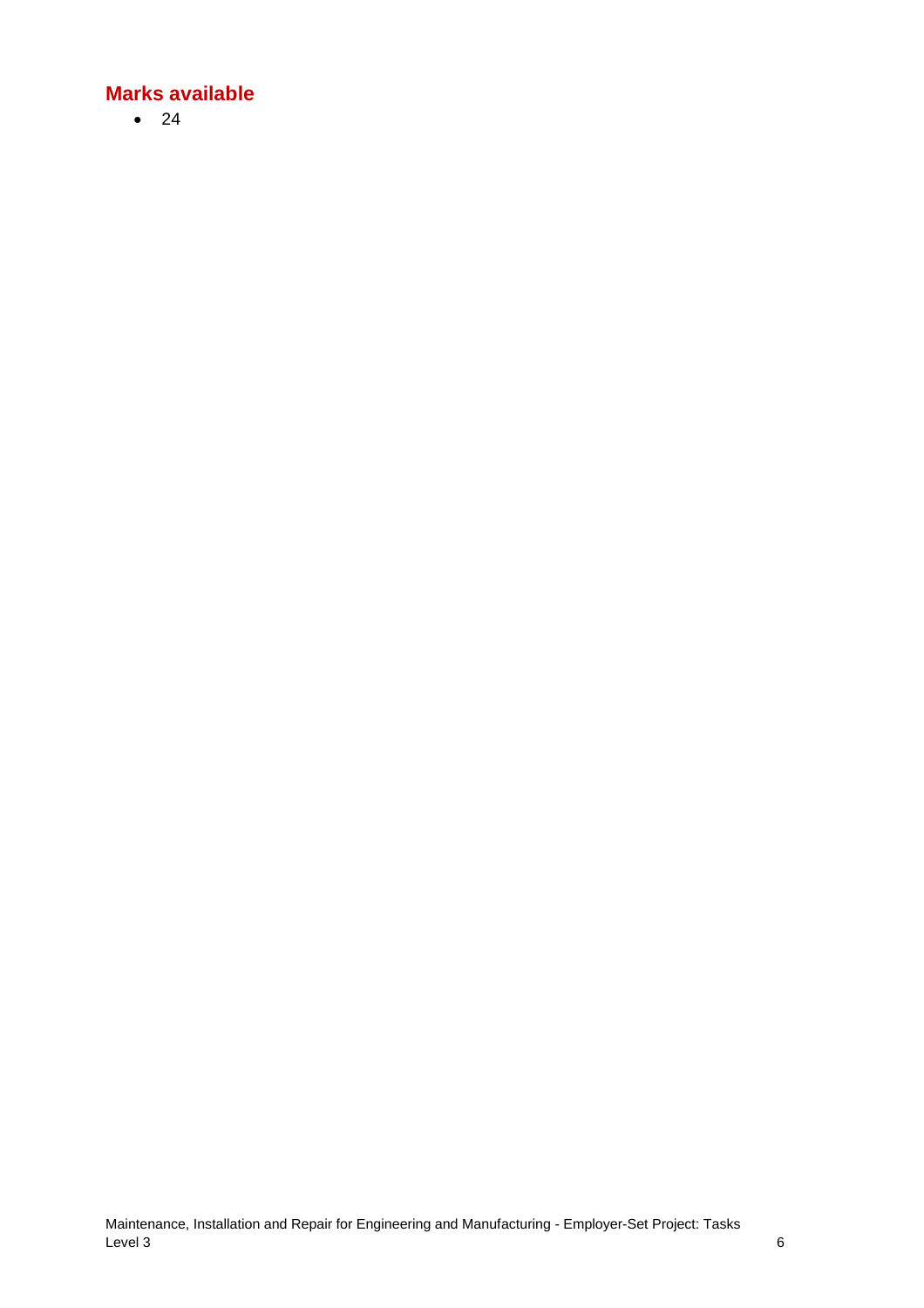### <span id="page-6-0"></span>**Task 3 – Plan**

You have been asked to contribute to an overall project plan. The project plan is to include the order of work processes to be completed as part of the installation of the DRUPS. You will need to consider in which order the relevant equipment is to be ordered, checked and installed.

Create a planning chart of work including the following considerations:

- purchasing of the equipment
- the order of installation and setting up of components
- the main equipment and tools required for the installation
- commissioning/testing and calibrations on site and off site
- duration and sequence of the project including a critical path
- who will be involved with each process and resources required.

Planning charts can be presented in an industry recognised format of your choice. You may choose to complete your planning chart using digital software, but you do not have to do so.

Provide a supporting statement to justify your planning chart taking into consideration:

- job roles and responsibilities
- health and safety considerations
- specialist tools, equipment and resources hire and source
- cost considerations and implications.

The planning chart will typically be **one** side of A4. The supporting statement will typically be 1000 words.

### **Timing of assessment**

• You will have **three hours** to complete your planning chart and supporting statement.

### **Conditions of assessment**

- Your planning chart and supporting statement should be completed working alone under supervised conditions.
- You must not share or discuss your work with other candidates.
- You will have access to software that may be required to create the planning chart (e.g. word processing software, spreadsheets etc.).
- You will have access to copies of your responses to the previous tasks (for review purposes only).
- You will **not** have access to the Internet for the completion of this task.
- Assessment evidence must be handed in at the end of each session for secure storage which cannot be accessed.

### **What you must submit on completion of this task**

- Planning chart (typically one side of A4).
- Supporting statement (typically 1000 words) copy of file saved securely (e.g. in a secure online location or on memory stick to be handed in).

### **Additional evidence of your performance that will be captured for marking**

• N/A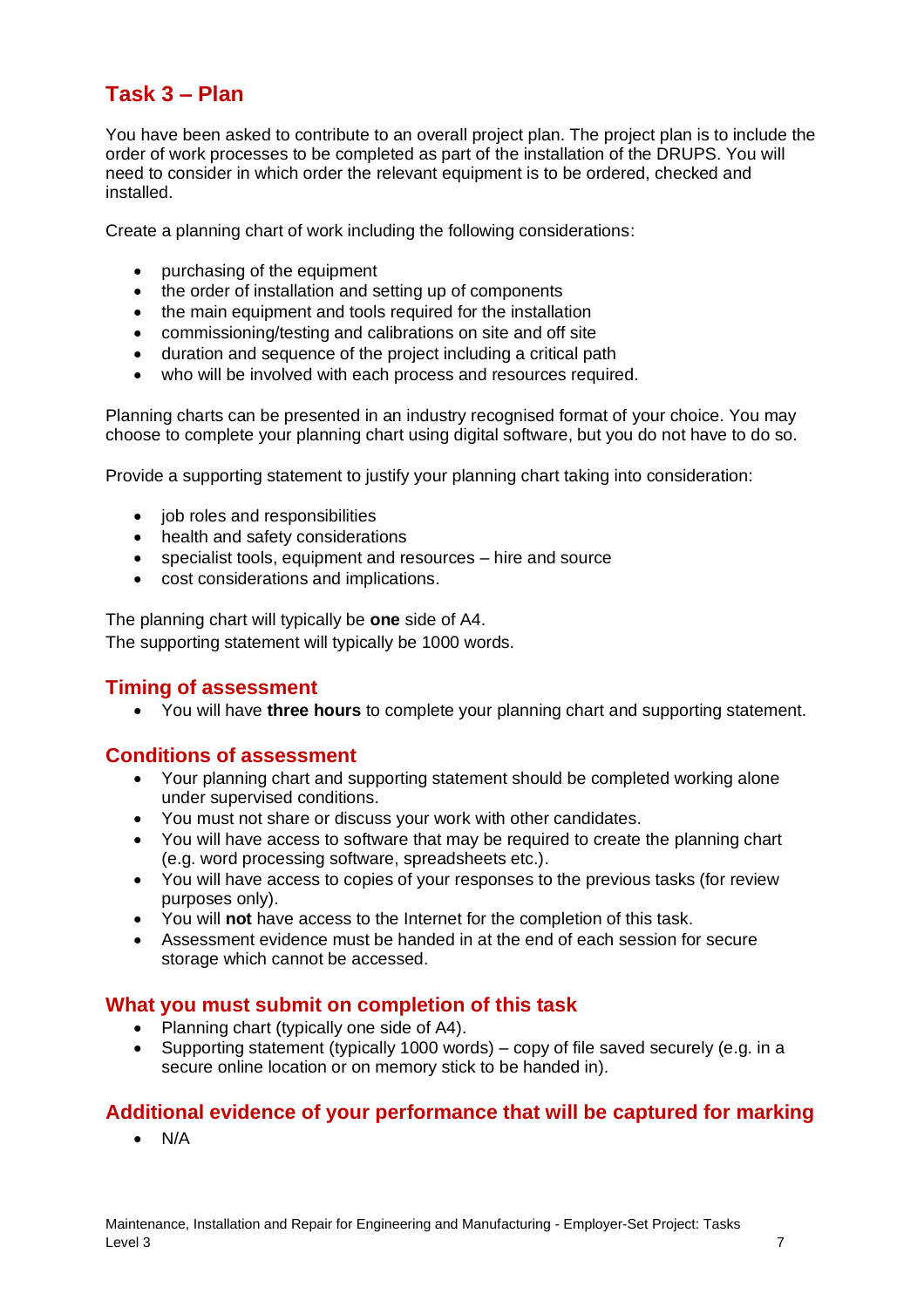• 18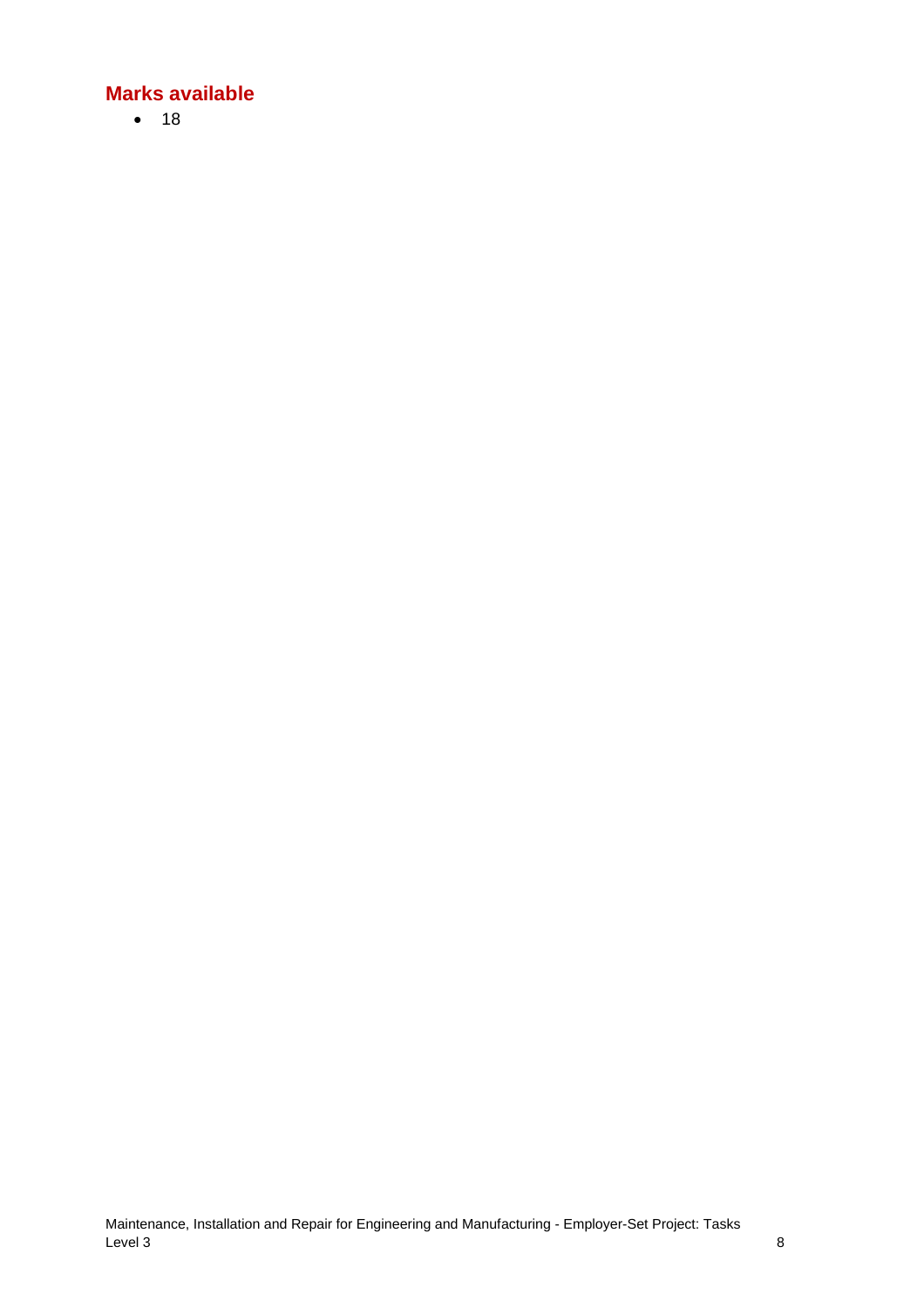### <span id="page-8-0"></span>**Task 4 – Present**

The installation of the DRUPS at the hospital has now been approved and you are required to report on the process of installation and commissioning the equipment into the correct location within the Trust.

You are to prepare and deliver a presentation which will be shown to the NHS Trust as part of an upcoming meeting - the attendees will have a non-technical engineering background.

You must use digital technology for the presentation.

You must cover:

- technology, and equipment you have selected and justified
- how the DRUPS equipment functions to meet the client requirements
- system commissioning, health and safety considerations for testing and calibration considerations including scheduled maintenance plans and action plan for unplanned breakdowns
- budget estimate costs for design, production and installation
- challenges presented by the brief and how these have been overcome
- how well your proposal addresses the requirements of the brief.

Your assessor will take on the role of a manager from the NHS Trust. They will ask questions relating to your presentation from a client's perspective.

### **Timing of assessment**

- You will have **two hours** to prepare your presentation.
- You will have **30 minutes** to present your findings and respond to questions (typically split with 20 minutes for presenting your findings and ten minutes for responding to questions).

### **Conditions of assessment**

- Your presentation should be developed and delivered working alone under supervised conditions.
- You must not share or discuss your work with other candidates.
- You will have access to copies of your responses to the previous tasks (for review purposes only) as well as any presentation materials/notes (e.g. PowerPoint slides).
- You will have access to digital technology for the presentation of your findings you can choose the format/program and program features you wish to use (e.g. PowerPoint).
- You will **not** have access to the Internet for the completion of this task.
- Assessment evidence must be handed in at the end of each session for secure storage which cannot be accessed.

### **What you must submit on completion of this task**

• Presentation materials – e.g. slides, handouts etc. hard copy or digital file saved securely (e.g. in a secure online location or on memory stick to be handed in).

### **Additional evidence of your performance that will be captured for marking**

• Video recording of presentation.